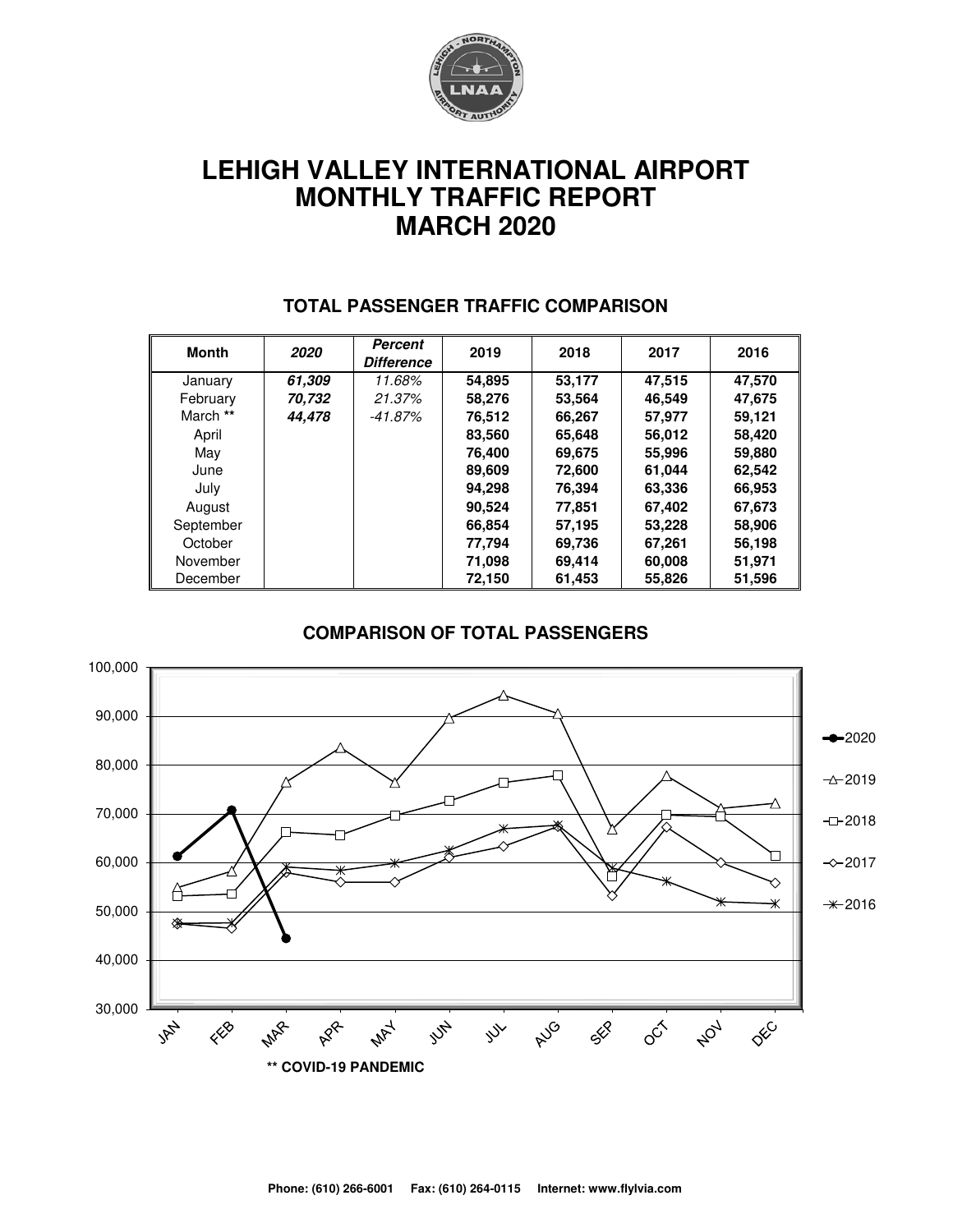#### **LEHIGH VALLEY INTERNATIONAL AIRPORT (ABE) MONTHLY TRAFFIC REPORT MARCH 2020**

|                                         |                | <b>MARCH</b>   |                               |                                     |                | <b>YEAR-TO-DATE</b> |                               |                                     |
|-----------------------------------------|----------------|----------------|-------------------------------|-------------------------------------|----------------|---------------------|-------------------------------|-------------------------------------|
|                                         | 2020           | 2019           | <b>Increase</b><br>(Decrease) | <b>Percent</b><br><b>Difference</b> | 2020           | 2019                | <b>Increase</b><br>(Decrease) | <b>Percent</b><br><b>Difference</b> |
| <b>MAJOR AIRLINES:</b><br>Passengers    |                |                |                               |                                     |                |                     |                               |                                     |
| Enplaned<br>Deplaned                    | 1,310<br>1,322 | 2,942<br>2,940 | (1,632)<br>(1,618)            | $-55.47\%$<br>$-55.03\%$            | 5.713<br>5,781 | 8,228<br>7,771      | (2,515)<br>(1,990)            | $-30.57%$<br>$-25.61%$              |
| Sub-total                               | 2,632          | 5,882          | (3,250)                       | $-55.25%$                           | 11,494         | 15,999              | (4,505)                       | $-28.16%$                           |
| <b>REGIONAL AIRLINES:</b><br>Passengers |                |                |                               |                                     |                |                     |                               |                                     |
| Enplaned                                | 19,510         | 35,014         | (15,504)                      | $-44.28%$                           | 82,857         | 88,103              | (5,246)                       | $-5.95%$                            |
| Deplaned                                | 22,336         | 35,616         | (13,280)                      | $-37.29%$                           | 82,168         | 85,581              | (3, 413)                      | $-3.99%$                            |
| Sub-total                               | 41,846         | 70,630         | (28, 784)                     | $-40.75%$                           | 165,025        | 173,684             | (8,659)                       | $-4.99%$                            |
| <b>TOTAL PASSENGERS</b>                 | 44,478         | 76,512         | (32,034)                      | $-41.87%$                           | 176,519        | 189,683             | (13, 164)                     | $-6.94%$                            |
| CARGO:                                  | 10.114.411     | 8,266,344      | 1,848,067                     | 22.36%                              | 26,850,718     | 24,763,346          | 2,087,372                     | 8.43%                               |
| Enplaned<br>Deplaned                    | 10,401,298     | 5,612,937      | 4,788,361                     | 85.31%                              | 26,635,179     | 18,799,865          | 7,835,314                     | 41.68%                              |
|                                         |                |                |                               |                                     |                |                     |                               |                                     |
| <b>TOTAL CARGO</b>                      | 20,515,709     | 13,879,281     | 6,636,428                     | 47.82%                              | 53,485,897     | 43.563,211          | 9,922,686                     | 22.78%                              |
|                                         |                |                |                               |                                     |                |                     |                               |                                     |
| <b>CUSTOMS:</b><br>Entries              |                | 26             | (19)                          | $-73.08%$                           | 22             | 50                  | (28)                          | $-56.00%$                           |

### **MONTHLY AIRCRAFT ACTIVITY**

The FEDERAL AVIATION ADMINISTRATION AIR TRAFFIC CONTROL TOWER at LVIA recorded the following aircraft take-offs and landings for the month:

|                          | <b>MARCH</b> |       |                 |                |  | <b>YEAR-TO-DATE</b> |        |                 |            |  |
|--------------------------|--------------|-------|-----------------|----------------|--|---------------------|--------|-----------------|------------|--|
|                          |              |       | <b>Increase</b> | <b>Percent</b> |  |                     |        | <b>Increase</b> | Percent    |  |
|                          | 2020         | 2019  | (Decrease)      | Difference I   |  | 2020                | 2019   | (Decrease)      | Difference |  |
| <b>Major Airlines</b>    | 987          | 928   | 59              | $6.36\%$       |  | 3.134               | 2,505  | 629             | 25.11%     |  |
| <b>Regional Airlines</b> | 574          | 700   | (126)           | $-18.00\%$     |  | 1.837               | 2,016  | (179)           | $-8.88\%$  |  |
| <b>General Aviation</b>  | 860.١        | 2,322 | (462)           | $-19.90\%$     |  | 5.980               | 5,970  | 10              | 0.17%      |  |
| Military                 | 20           | 28    | (8)             | $-28.57\%$     |  | 102                 | 96     | 6               | 6.25%      |  |
| Total Itinerant          | 3,441        | 3,978 | (537)           | $-13.50\%$     |  | 11.053              | 10,587 | 466             | 4.40%      |  |
| <b>Total Local</b>       | 583.         | 3,372 | (1,789)         | $-53.05\%$     |  | 6.385               | 7,307  | (922)           | $-12.62%$  |  |
| <b>ITOTAL OPERATIONS</b> | 5.024        | 7,350 | (2,326)         | $-31.65%$      |  | 17,438              | 17,894 | (456)           | $-2.55%$   |  |